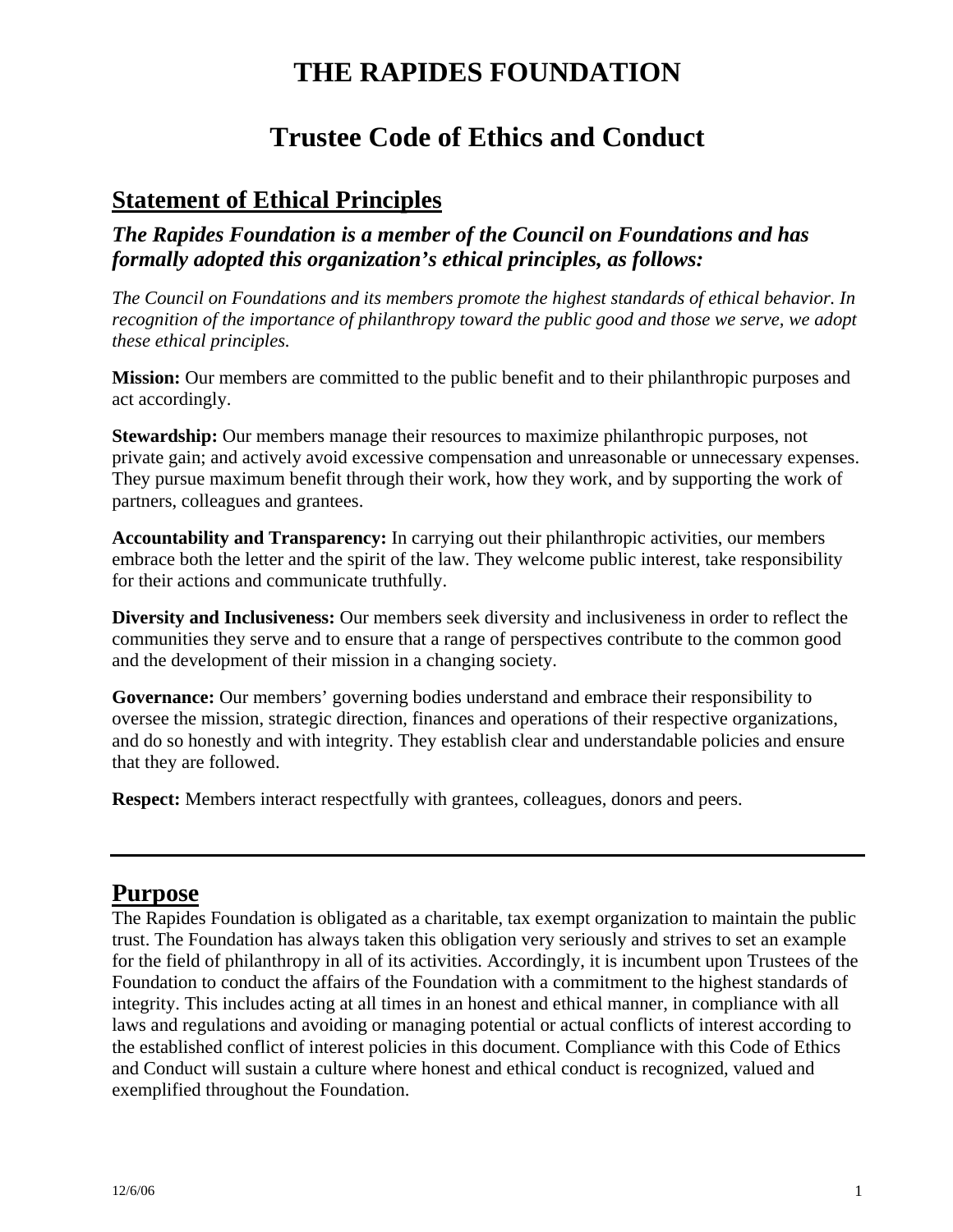## **Policies and Practices**

### **Avoidance of Actual, Potential, or Apparent Conflicts of Interest**

A potential or actual conflict of interest occurs whenever a Trustee is in a position to influence a decision that may result in a personal gain for him or herself, any other employee or an immediate family member. (For the purposes of this policy "immediate family" means a Trustee's spouse or domestic partner, parents, siblings, children and in-laws.)

It is understood that Trustees will be involved in many important community activities and business commitments, and from time to time conflicts may arise. In certain circumstances, the Foundation may also be concerned about the appearance of a conflict of interest, even if no actual conflict has occurred. Any activities, which conflict, appear to conflict, interfere or compete with the interests of the Foundation should be avoided or properly disclosed; for disposition under the conflict of interest policy.

If a Trustee thinks that a conflict of interest exists or might arise, he or she should notify the Chairman of the Board of Trustees immediately.

### **Activities that are Prohibited/Discouraged:**

#### **Confidentiality – Disclosure of Information**

Disclosing to others outside the Foundation or using for his or her own benefit information not generally available to the public which the Foundation or Trustee has access to by reason of his or her position, such as confidential information of a technical, financial, or business nature or other "inside information."

#### **Foundation Grants**

The process of grantmaking is expected to be free from actual, potential, or apparent conflicts of interest. Trustees have a duty not to use their position as Trustee for personal financial gain or other personal benefit related to Foundation grants. In addition, each Trustee has a duty to disclose to the Committee they serve on, and also to the Board, the material facts of any proposed matter in which the Trustee has an actual or potential conflict of interest prior to its consideration by a Committee or the Board. If the disclosed issue is deemed an actual or apparent conflict on interest under the conflict of interest policy, the Trustee having the conflict is required to recuse him or herself from consideration of the matter, and must leave the room during its consideration. The disclosure of the conflict and the deliberation of the Trustees without participation by the interested Trustee will be reflected in the minutes.

#### **Financial Interests**

Trustees should avoid incurring any kind of financial interest or personal obligation which might affect (or appear to affect) their judgment in dealings on behalf of the Foundation with firms or individuals. Each person must examine his or her own activities and those of his or her family to disclose conditions which could create or appear to create a financial interest in respect to transactions of the Foundation.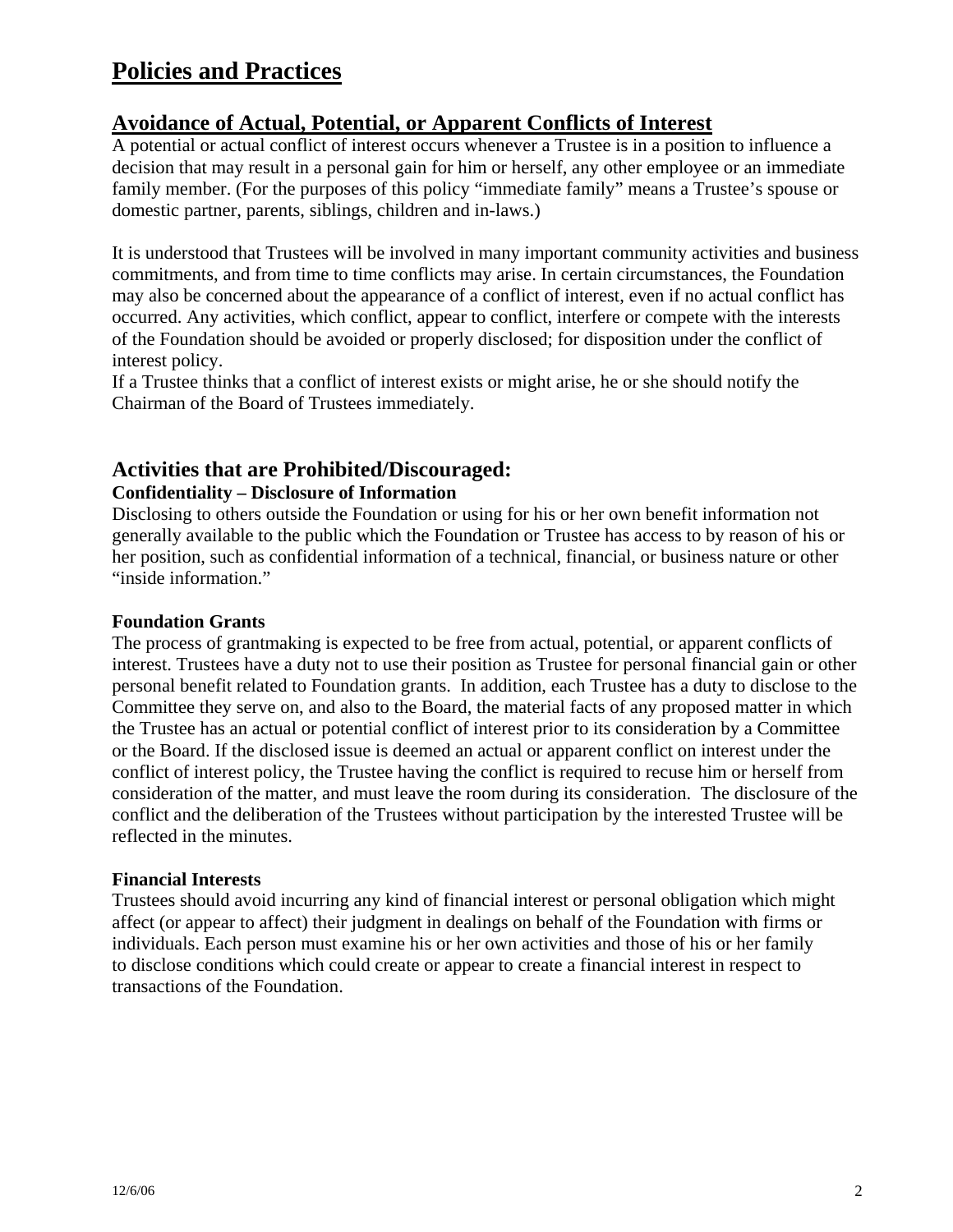#### **Investments**

As a general matter, the Foundation's investment decisions have been delegated by the Board to the Investment Committee, to be carried out by an Investment Advisor that is supervised by the President. The Board as a matter of practice does not make specific investment decisions. Nonetheless, Trustees have a duty not to engage in any investment activity that conflicts with the Foundation's interests and a duty not to derive personal financial benefit through the use of special knowledge or privileged information acquired through their service as Trustees. Trustees may not communicate any information known to them by reason of their position as a Trustee that has not been made public and may not at any time use such information to private advantage. No Trustee may effect any transaction in a security, or recommend such a transaction, on the basis of confidential or privileged information with respect to the Foundation's investments.

#### **Gifts and Other Payments**

Except for gifts of nominal value or meals that are in keeping with good business ethics and do not obligate the recipient, Trustees or their immediate families may not accept the following: payments, gifts, loans, services or entertainment (such as event tickets), from vendors, dealers, consultants, contractors, grantees, or non-grantees who have existing or proposed business relationships with the Foundation. Trustees and family members may accept the items listed above from these entities if the acceptance is not related to Foundation business or interests.

#### **Service on Boards**

It is understood that Trustees will be involved in important activities and worthwhile causes outside of the Foundation. The experience of Trustees who serve as directors or officers for profit and nonprofit organizations enables them to gain special knowledge about various areas of interest to the Foundation. However, serving on a nonprofit board while a Foundation Trustee creates a duality of interest that must be disclosed, should there be any grant-related or informational discussions related to that organization.

The disclosure requirements of this Code of Ethics are intended to prevent any real or apparent conflicts of interest. Trustees should avoid serving on boards that would routinely present conflicts of interest.

#### **Political Activities**

Trustees are free to engage in political activities when, in the Trustee's judgment, such activities will not conflict with their ability to carry out Foundation responsibilities. Trustees should keep in mind, when making such decisions, the potential difficulty in outside perception in distinguishing between the Trustee's personal and professional capacities.

No political activities can be conducted with the use of any Foundation resources.

Trustees may at the direction of the Board become involved in Foundation-sponsored issue advocacy. However, Trustees may not invoke The Rapides Foundation or their involvement with the Foundation in political campaigns or issues that are not sanctioned by the Foundation.